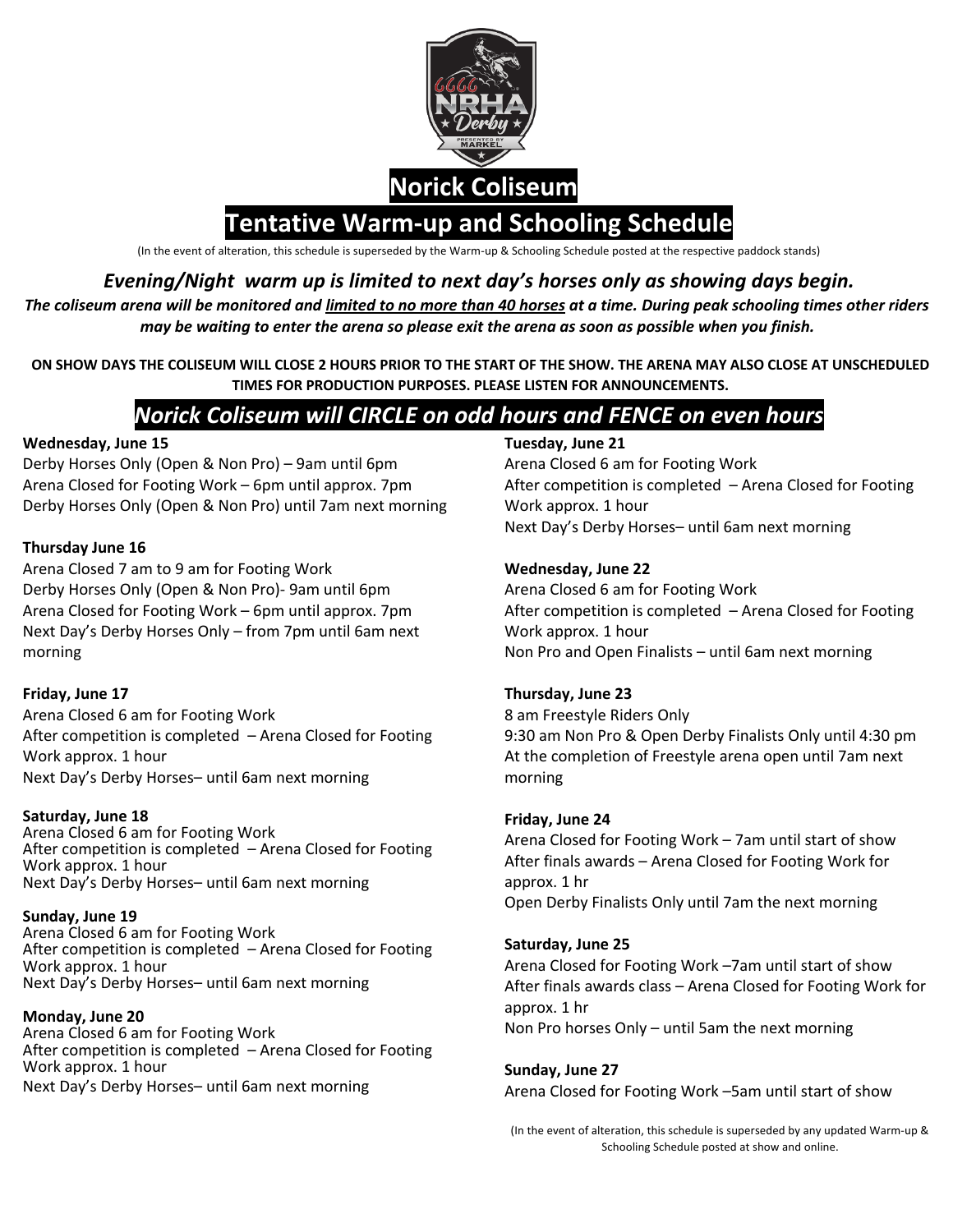

## **Adequan® Championship Arena Tentative Warmup & Schooling Schedule ON SHOW DAYS THE ADEQUAN® ARENA WILL CLOSE 1 1/2 HOURS PRIOR TO THE START OF THE SHOW.**

 *The Adequan® arena will CIRCLE at the top of the hour and fence on the BOTTOM of the hour (Ex.- 10:00 – begin circles – 10:30 begin fencing)*

#### *Tuesday, June 14*

Noon – Arena Open until Closed for Footing Work – 5pm until approx. 6pm

> *Next Day's Horses Only - After Footing Work for 4 hours Open Riding – After next day's horses until 5:30am*

#### *Wednesday June 15*

Arena Closed for Footing Work – 5:30am until start of show After last class – Arena Closed for Footing Work for 1 hour

> *Next Day's Horses Only - After Footing Work for 4 hours Open Riding – After next day's horses until 5:30am*

#### *Thursday, June 16*

Arena Closed for Footing Work – 5:30am until start of show After last class – Arena Closed for Footing Work for 1 hour

> *After Footing Work PARA riders only for 30 min. followed by -Next Day's Horses Only – for 4 hours Open Riding – After next day's horses until 5:30am*

#### *Friday, June 17 –*

Arena Closed for Footing Work – 5:30am until start of show After last class – Arena Closed for Footing Work for 1 hour *Next Day's Horses Only - After Footing Work for 4 hours Open Riding – After next day's horses until 5:30am* 

#### *Saturday, June 18-*

Arena Closed for Footing Work – 5:30am until start of show After last class – Arena Closed for Footing Work for 1 hour *Next Day's Horses Only - After Footing Work for 4 hours* 

*Open Riding – After next day's horses until 5:30 am* 

### *Sunday, June 19-*

Arena Closed for Footing Work – 5:30 am until start of show After last class – Arena Closed for Footing Work for 1 hour *Next Day's Horses Only - After Footing Work for 4 hours Open Riding – After next day's horses until 7:00am* 

#### *Monday, June 20-*

Arena Closed for Footing Work – 7:00am until start of show

After last class – Arena Closed for Footing Work for 1 hour *Next Day's Horses Only - After Footing Work for 4 hours Open Riding – After next day's horses until 5:30am* 

#### *Tuesday, June 21-*

Arena Closed for Footing Work – 5:30am until start of show After last class – Arena Closed for Footing Work for 1 hour *Next Day's Horses Only - After Footing Work for 4 hours Open Riding – After next day's horses until 7:30am* 

#### *Wednesday, June 23-*

Arena Closed for Footing Work – 7:30am until start of show After last class – Arena Closed for Footing Work for 1 hour

*Next Day's Horses Only - After Footing Work for 4 hours Open Riding – After next day's horses until 5:30am* 

#### *Thursday, June 24–*

Arena Closed for Footing Work – 5:30am until start of show After last class – Arena Closed for Footing Work for 1 hour *After Footing Work PARA riders only for 30 min. followed by -Next Day's Horses Only – for 4 hours Open Riding – After next day's horses until 6:30am* 

#### *Friday, June 25–*

Arena Closed for Footing Work – 6:30am until start of show After last class – Arena Closed for Footing Work for 1 hour *Next Day's Horses Only - After Footing Work for 4 hours Open Riding – After next day's horses until 6:30am* 

#### *Saturday, June 26-*

Arena Closed for Footing Work – 6:30am until start of show After last class – Arena Closed for Footing Work for 1 hour *Next Day's Horses Only - After Footing Work until 7:30am* 

### *Sunday, June 27-*

Arena Closed for Footing Work –*7:30am until start of show*

(In the event of alteration, this schedule is superseded by the Warm-up & Schooling Schedule posted at the respective paddock stands)